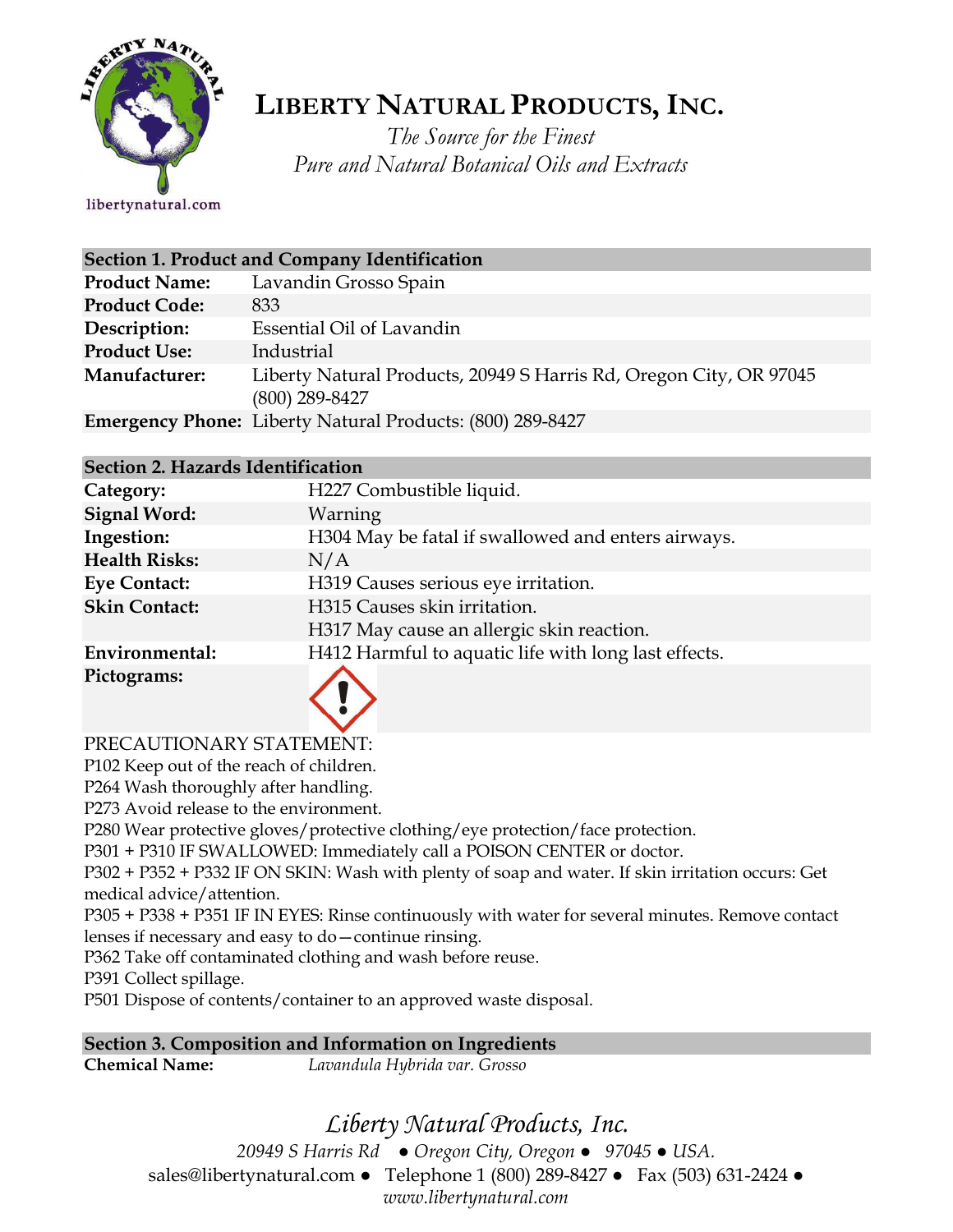| <b>Physical State:</b>     | Liquid.   |
|----------------------------|-----------|
| $CAS$ #:                   | 8022-15-9 |
| Impurities:                | None.     |
| <b>Trade Secret Claim:</b> | None.     |
|                            |           |

| <b>Section 4. First Aid Measures</b> |                                                                                                                                                                                                                                                                                                                                                                                                                                                   |
|--------------------------------------|---------------------------------------------------------------------------------------------------------------------------------------------------------------------------------------------------------------------------------------------------------------------------------------------------------------------------------------------------------------------------------------------------------------------------------------------------|
| Eyes:                                | Check for and remove any contact lenses. Flush eyes with plenty<br>of cool water for at least 15 minutes. Do not use an eye ointment.<br>Seek medical attention if irritation occurs.                                                                                                                                                                                                                                                             |
| <b>Skin Contact:</b>                 | Remove contaminated clothing. In case of skin contact,<br>immediately clean with running water and non-abrasive soap.<br>Cover the irritated skin with an emollient. If irritation persists,<br>seek medical attention. Wash contaminated clothing before<br>reusing.                                                                                                                                                                             |
| Inhalation:                          | Move the victim to as well-ventilated area. If not breathing, give<br>artificial respiration. Seek immediate medical attention. In case of<br>serious inhalation, evacuate the victim to a safe area as soon as<br>possible. Loosen tight clothing such as a collar, tie, belt or<br>waistband. If breathing is difficult, administer oxygen. If the<br>victim is not breathing, perform mouth-to-mouth resuscitation.<br>Seek medical attention. |
| <b>Ingestion in excess:</b>          | Do NOT induce vomiting. Never give anything by mouth to an<br>unconscious person. Rinse mouth with water. Loosen tight<br>clothing such as a collar, tie, belt or waistband. Seek immediate<br>medical attention.                                                                                                                                                                                                                                 |
| <b>Emergency Care:</b>               | Contact local emergency provider. For non-emergency, contact<br>primary care provider.                                                                                                                                                                                                                                                                                                                                                            |
| PPE:                                 | Gloves, lab coat or uniform, safety glasses, eyewash, safety<br>shower.                                                                                                                                                                                                                                                                                                                                                                           |

| Section 5. Fire-Fighting Measures          |                                                                                                                                                                                                                                                                                                                                                                                                         |
|--------------------------------------------|---------------------------------------------------------------------------------------------------------------------------------------------------------------------------------------------------------------------------------------------------------------------------------------------------------------------------------------------------------------------------------------------------------|
| Flammability:                              | Flammable.                                                                                                                                                                                                                                                                                                                                                                                              |
| <b>Extinguishing Media:</b>                | SUITABLE: Fog, CO <sub>2</sub> , dry chemical or alcohol resistant<br>foam<br>NON SUITABLE: Water.                                                                                                                                                                                                                                                                                                      |
| <b>Special Fire-Fighting Procedure:</b>    | Firefighters must use standard protective equipment<br>including flame retardant coat, helmet with face shield,<br>gloves, rubber boots, and in enclosed spaces, SCBA.<br>Structural firefighter's protective clothing will only<br>provide limited protection. Wear self-contained breathing<br>apparatus with a full face piece operated in the positive<br>pressure demand mode when fighting fires. |
| <b>Unusual Fire and Explosion Hazards:</b> | Vapor may travel to source of ignition and flash back.<br>Vapor may settle low or in confined spaces.<br>May produce a floating fire hazard. Static ignition<br>hazard can result from handling and use.<br>Essential and vegetable oils have the potential to self-<br>heat and contribute to spontaneous combustion when                                                                              |

 $\mathbf{S}$   $\mathbf{S}$   $\mathbf{S}$   $\mathbf{S}$   $\mathbf{S}$   $\mathbf{S}$   $\mathbf{S}$   $\mathbf{S}$   $\mathbf{S}$   $\mathbf{S}$   $\mathbf{S}$   $\mathbf{S}$   $\mathbf{S}$   $\mathbf{S}$   $\mathbf{S}$   $\mathbf{S}$   $\mathbf{S}$   $\mathbf{S}$   $\mathbf{S}$   $\mathbf{S}$   $\mathbf{S}$   $\mathbf{S}$   $\mathbf{S}$   $\mathbf{S}$   $\mathbf{$ 

*Liberty Natural Products, Inc. 20949 S Harris Rd ● Oregon City, Oregon ● 97045 ● USA.*  sales@libertynatural.com *●* Telephone 1 (800) 289-8427 ● Fax (503) 631-2424 *● www.libertynatural.com*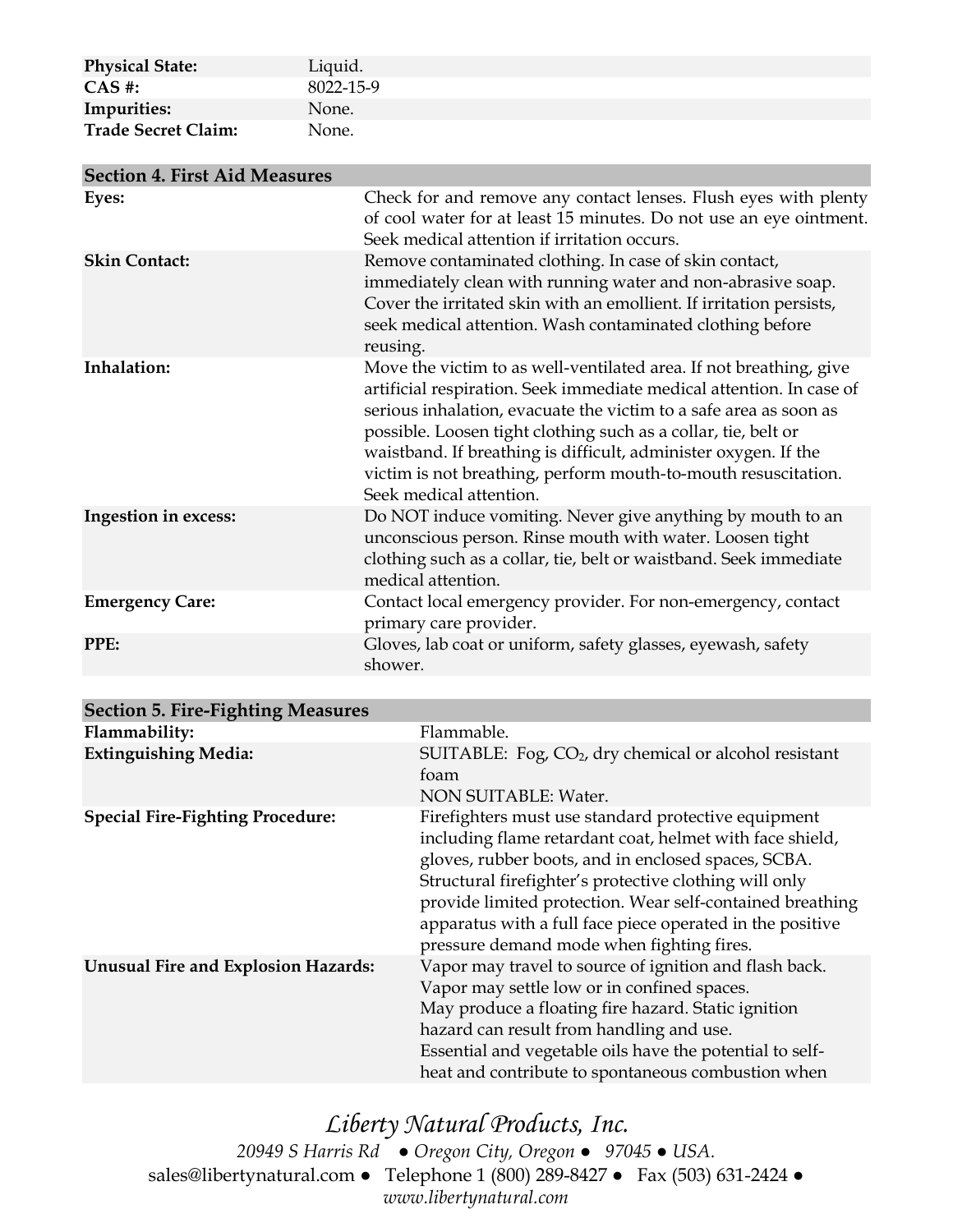|                                              | present on fabrics. Caution should be exercised in the<br>storage and launder of fabrics exposed to oils.                                        |
|----------------------------------------------|--------------------------------------------------------------------------------------------------------------------------------------------------|
| <b>PPE</b> and Precautions for Firefighters: | Static charges generated by emptying package in or near<br>flammable vapor may cause flash fire. Use water spray to<br>cool unopened containers. |

| <b>Section 6. Accidental Release Measures</b> |                                                                                                                                                                                                                                                                                                                                      |  |
|-----------------------------------------------|--------------------------------------------------------------------------------------------------------------------------------------------------------------------------------------------------------------------------------------------------------------------------------------------------------------------------------------|--|
| <b>Personal Precautions:</b>                  | Avoid breathing vapors, mist or gas. Wear suitable protective<br>clothing, gloves, and eye protection. In case of large spill, use<br>compressed air apparatus. Ensure adequate ventilation.                                                                                                                                         |  |
| <b>Environmental Precautions:</b>             | Prevent entry to sewer and public waters. Notify authorities if<br>product enters sewers or public waters.                                                                                                                                                                                                                           |  |
| Containment:                                  | Absorb with inert, non-combustible dry material (e.g. sand, earth,<br>powdered limestone). Dispose of according to local and regional<br>authority requirements.                                                                                                                                                                     |  |
| Clean Up:                                     | Scoop absorbed substance into closing containers. Carefully<br>collect the spill leftovers and put in an appropriate waste disposal<br>using non-sparking tools. Take collected spill to competent<br>authority. Only specially trained or qualified personnel should<br>handle emergency. Ventilate are after cleaning is complete. |  |

| Section 7. Handling and Storage |                                                                                                                                                                                                                                                                                                                                                                                                                   |  |
|---------------------------------|-------------------------------------------------------------------------------------------------------------------------------------------------------------------------------------------------------------------------------------------------------------------------------------------------------------------------------------------------------------------------------------------------------------------|--|
| <b>Handling Precautions:</b>    | Avoid contact with eyes and mucous. Do not ingest. Do not<br>breathe gas/fumes/vapor. Keep away from heat. Keep away from<br>sources of ignition. Ground all equipment containing material. No<br>smoking. Ventilate area. Keep away from incompatibles such as<br>oxidizing agents. Keep respiratory protective device available.<br>Handle in accordance with good industrial hygiene and safety<br>procedures. |  |
| <b>Storage Precautions:</b>     | Keep container tightly closed and sealed until ready for use. Keep<br>contents away from heat, sparks and flames. Keep container in a<br>cool, dry and well-ventilated area. Keep in fireproof place.<br>Containers which are opened must be carefully resealed and kept<br>upright to prevent leakage.                                                                                                           |  |
| Other:                          | See Section 8                                                                                                                                                                                                                                                                                                                                                                                                     |  |

#### **Section 8. Exposure Controls/Personal Protection**

| <b>Engineering Controls:</b>   | Handle in accordance with good industrial hygiene and safety<br>practice. Provide exhaust ventilation or other engineering controls<br>to keep the airborne concentrations of vapors below their<br>respective threshold limit value. Ensure that eyewash stations and<br>safety showers are proximal to the work-station location. Use<br>explosion-proof ventilation equipment to stay below exposure<br>limits. |
|--------------------------------|--------------------------------------------------------------------------------------------------------------------------------------------------------------------------------------------------------------------------------------------------------------------------------------------------------------------------------------------------------------------------------------------------------------------|
| <b>Respiratory Protection:</b> | Vapor respirator. Be sure to use approved/certified respirator or<br>equivalent.                                                                                                                                                                                                                                                                                                                                   |
| <b>Hand Protection:</b>        | Plastic or synthetic rubber impermeable gloves. Wash hands after<br>handling product.                                                                                                                                                                                                                                                                                                                              |

# *Liberty Natural Products, Inc.*

*20949 S Harris Rd ● Oregon City, Oregon ● 97045 ● USA.*  sales@libertynatural.com *●* Telephone 1 (800) 289-8427 ● Fax (503) 631-2424 *● www.libertynatural.com*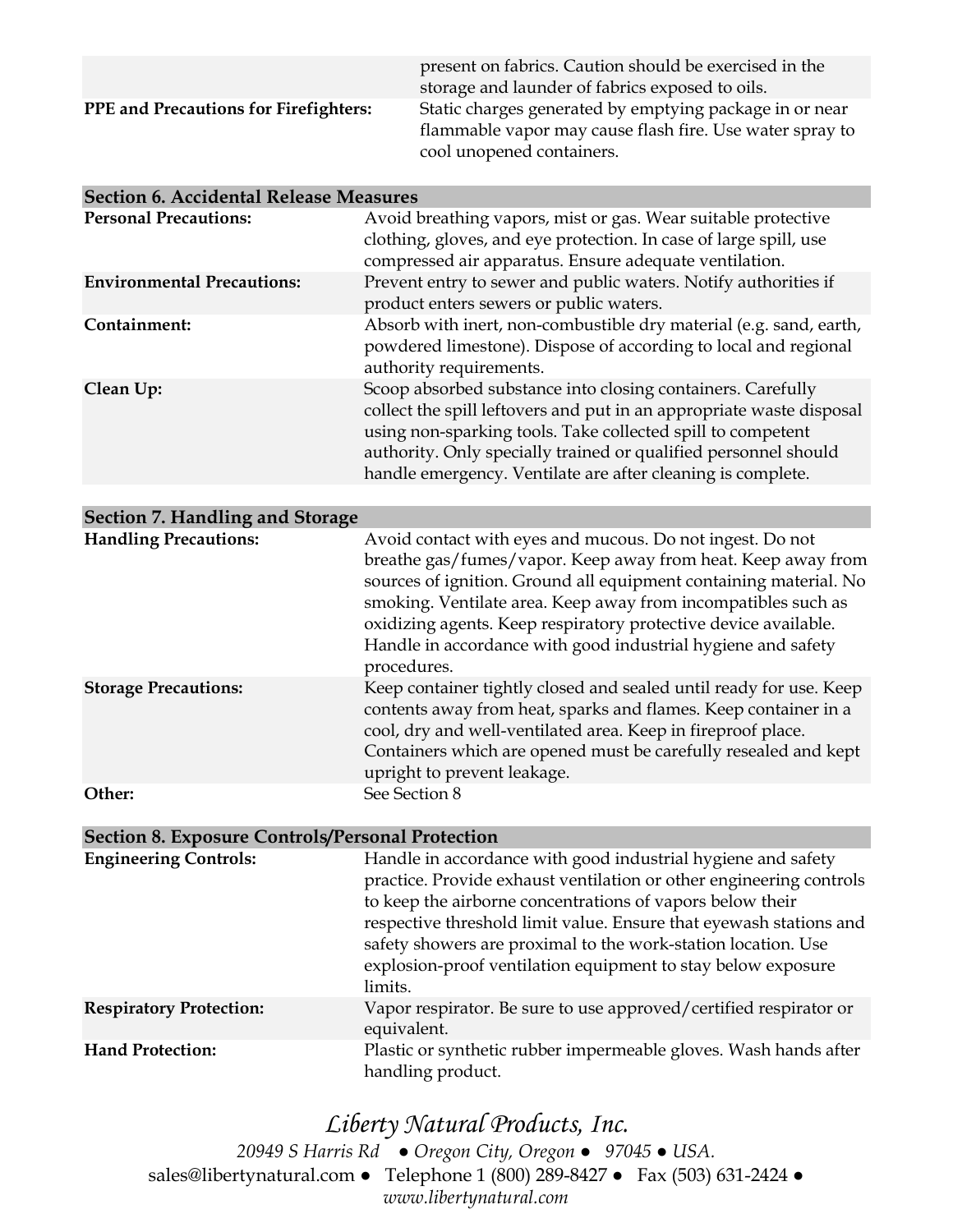| <b>Eye Protection:</b>                   | Safety glasses. Eyewash bottle with clean water. Splash goggles in<br>case of a large spill.                                                                                                                                                                                                                                          |
|------------------------------------------|---------------------------------------------------------------------------------------------------------------------------------------------------------------------------------------------------------------------------------------------------------------------------------------------------------------------------------------|
| <b>Skin and Body Protection:</b>         | Clothes for chemical protection to avoid contact. Use of an<br>impervious apron is recommended. Wear appropriate thermal<br>protective clothing, when necessary. In case of large spill, wear<br>full suit, boots, gloves.                                                                                                            |
| Ingestion:                               | Do not eat, drink and smoke while using                                                                                                                                                                                                                                                                                               |
| <b>Industrial Hygiene:</b>               | When using, do not smoke. Always observe good personal<br>hygiene measures, such as washing after handling the material<br>and before eating, drinking, and/or smoking. Routinely wash<br>work clothing and protective equipment to remove contaminants.<br>Contaminated work clothing should not be allowed out of the<br>workplace. |
| OSHA Permissible Exposure Limits (PELs): | N/A                                                                                                                                                                                                                                                                                                                                   |
| <b>ACGIH Threshold Limit Values:</b>     | N/A                                                                                                                                                                                                                                                                                                                                   |

#### **Section 9. Physical and Chemical Properties**

| occuon ), i hysical and Chemical Hopernes      |                            |  |
|------------------------------------------------|----------------------------|--|
| Appearance:                                    | Yellowish liquid           |  |
| <b>Upper/Lower Flammability:</b>               | N/A                        |  |
| Odor:                                          | Characteristic, fresh odor |  |
| <b>Vapor Pressure:</b>                         | N/A                        |  |
| <b>Odor Threshold:</b>                         | N/A                        |  |
| <b>Vapor Density:</b>                          | N/A                        |  |
| pH:                                            | N/A                        |  |
| <b>Relative Density:</b>                       | N/A                        |  |
| <b>Melting Point:</b>                          | N/A                        |  |
| <b>Freezing Point:</b>                         | N/A                        |  |
| Solubility:                                    | Insoluble                  |  |
| Initial Boiling Point and Boiling Range: $N/A$ |                            |  |
| <b>Flash Point:</b>                            | 162°F / 72°C               |  |
| <b>Evaporation Rate:</b>                       | N/A                        |  |
| <b>Flammability Category:</b>                  | N/A                        |  |
| <b>Partition Coefficient:</b>                  | N/A                        |  |
| <b>Auto-ignition Temperature:</b>              | N/A                        |  |
| <b>Decomposition Temperature:</b>              | N/A                        |  |
| Viscosity:                                     | N/A                        |  |
| <b>Specific Gravity:</b>                       | $0.894$ at $25^{\circ}$ C  |  |

| Section 10. Stability and Reactivity |                                                                                                                                                      |
|--------------------------------------|------------------------------------------------------------------------------------------------------------------------------------------------------|
| Stability:                           | Stable under normal circumstances. Avoid heat and<br>ignition sources.                                                                               |
| Avoid:                               | Avoid heat, sparks, open flames and other ignition<br>sources. Avoid temperatures exceeding the flash point.<br>Contact with incompatible materials. |
| Incompatibility:                     | Strong oxidizing agents.                                                                                                                             |
| Hazardous Byproducts:                | Upon combustion: Nitrogen oxides (NOx), carbon<br>monoxide (CO) and carbon dioxide ( $CO2$ ) are formed.                                             |

# *Liberty Natural Products, Inc.*

*20949 S Harris Rd ● Oregon City, Oregon ● 97045 ● USA.*  sales@libertynatural.com *●* Telephone 1 (800) 289-8427 ● Fax (503) 631-2424 *● www.libertynatural.com*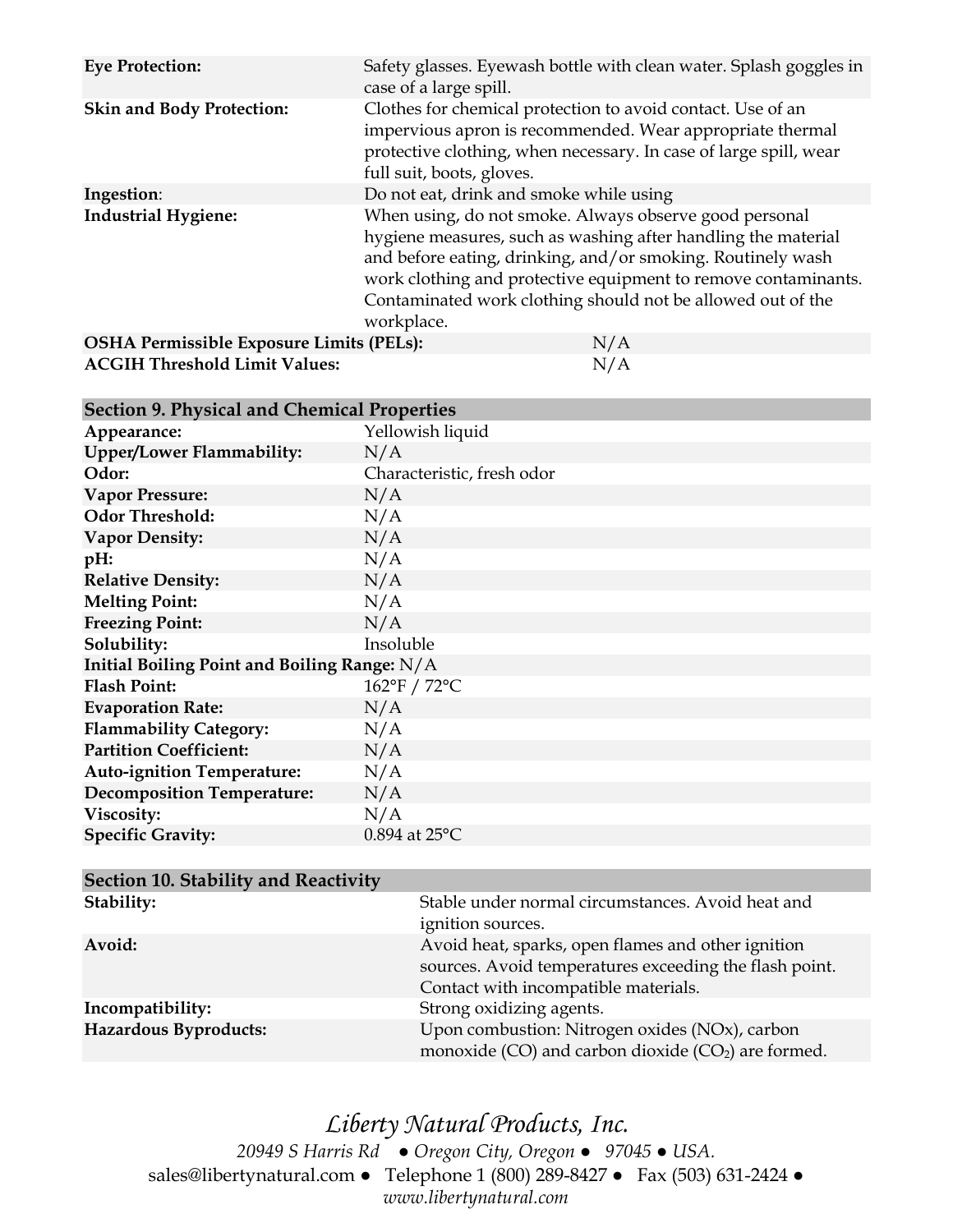**Other:** No hazardous decomposition products if stored and handled as indicated.

| <b>Section 11. Toxicological Information</b> |                                                                                                                        |  |  |
|----------------------------------------------|------------------------------------------------------------------------------------------------------------------------|--|--|
| <b>Toxicological and Health Effects:</b>     | Nontoxic at established levels.                                                                                        |  |  |
| <b>Likely Routes of Exposure:</b>            | Eyes, nose, mouth, skin.                                                                                               |  |  |
| <b>Signs and Symptoms of Exposure:</b>       | Skin irritation. May cause redness and pain. May cause an                                                              |  |  |
|                                              | allergic skin reaction, dermatitis or rash.                                                                            |  |  |
| LD50 (median lethal dose):                   | N/A                                                                                                                    |  |  |
| <b>Listed NTP Carcinogen:</b>                | N/A                                                                                                                    |  |  |
| <b>INGESTION:</b>                            | Can be noxious                                                                                                         |  |  |
|                                              |                                                                                                                        |  |  |
| <b>Section 12. Ecological Information</b>    |                                                                                                                        |  |  |
| <b>TOXICITY:</b>                             | Harmful to aquatic life with long lasting effects.                                                                     |  |  |
| PERSISTENCE / DEGRADABILITY:                 | No data is available on the degradability of this product.                                                             |  |  |
| <b>BIOACCUMULATION POTENTIAL:</b>            | No information available.                                                                                              |  |  |
| <b>RESULTS OF PBT AND vPvB</b>               |                                                                                                                        |  |  |
| <b>ASSESSMENT:</b>                           | No information available.                                                                                              |  |  |
| <b>MOBILITY IN SOIL:</b>                     | No information available.                                                                                              |  |  |
| <b>OTHER ADVERSE EFFECTS:</b>                | No other adverse environmental effects (e.g. ozone                                                                     |  |  |
|                                              | depletion, photochemical ozone creation potential,                                                                     |  |  |
|                                              | endocrine disruption, global warming potential) are                                                                    |  |  |
|                                              | expected from this component.                                                                                          |  |  |
|                                              |                                                                                                                        |  |  |
| <b>Section 13. Disposal Considerations</b>   |                                                                                                                        |  |  |
| <b>Disposal Containers:</b>                  | Empty containers should be taken to an approved waste handling                                                         |  |  |
|                                              | site for recycling or disposal. Since emptied containers may retain                                                    |  |  |
|                                              | product residue, follow label warnings even after container is                                                         |  |  |
|                                              | emptied.                                                                                                               |  |  |
| <b>Waste Disposal:</b>                       | Do not discharge into drains, water courses or onto the ground.                                                        |  |  |
|                                              | Do not allow this material to drain into sewers/water supplies.                                                        |  |  |
|                                              | Do not contaminate ponds, waterways or ditches with chemical or                                                        |  |  |
|                                              | used container. Dispose of contents/container in accordance with<br>local/regional/national/international regulations. |  |  |
| <b>Special Considerations:</b>               | Waste must be disposed in accordance with applicable federal,                                                          |  |  |
|                                              | state and local environmental control regulations. Contact a                                                           |  |  |
|                                              | licensed professional waste disposal service to dispose of this                                                        |  |  |
|                                              | material if questions arise.                                                                                           |  |  |
|                                              |                                                                                                                        |  |  |
| <b>Section 14. Transport Information</b>     |                                                                                                                        |  |  |
|                                              |                                                                                                                        |  |  |

| Section 14. Transport information |     |  |
|-----------------------------------|-----|--|
| UN Number:                        | N/A |  |
| <b>UN Shipping Name:</b>          | N/A |  |
| <b>Transport Hazard Class:</b>    | N/A |  |
| <b>Packing Group Number:</b>      | N/A |  |
| <b>Stowage and Handling:</b>      | N/A |  |

*Liberty Natural Products, Inc. 20949 S Harris Rd ● Oregon City, Oregon ● 97045 ● USA.*  sales@libertynatural.com *●* Telephone 1 (800) 289-8427 ● Fax (503) 631-2424 *● www.libertynatural.com*